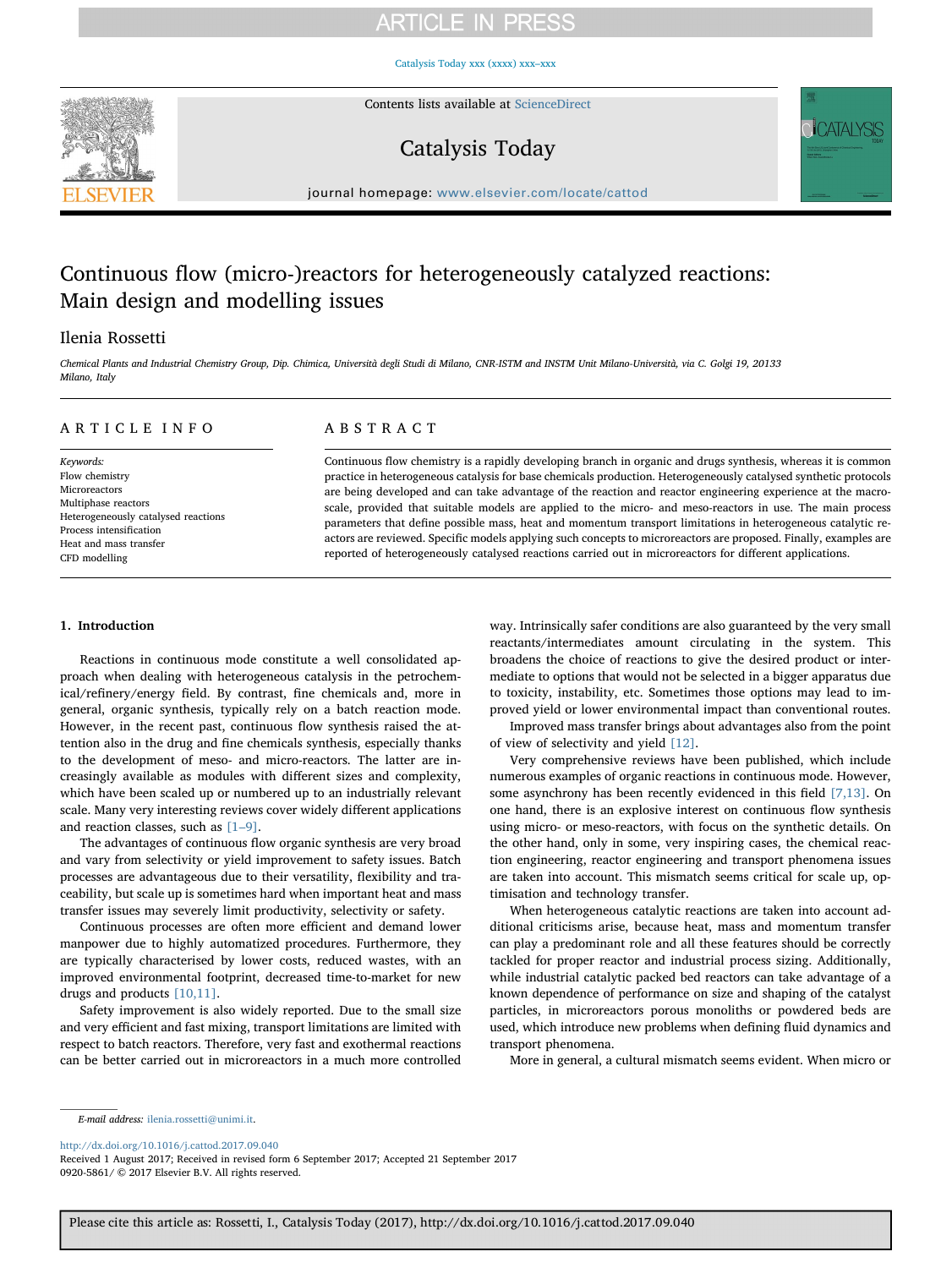mesoreactors are used for base chemicals production, for environmental remediation or in the energy field, the typical concepts of industrial heterogeneous catalysis (e.g. heat transport across the catalytic bed, pressure drop estimation, intra- and extra-particle mass transfer issues) are appropriately transferred to the desired scale. In many cases, specific correlations are used or developed to estimate the required parameters, as will be exemplified in the following. On the contrary, when heterogeneous catalysis is applied with success to drugs, intermediates or fine chemicals synthesis, these points are often missing, leading to a description which is mainly phenomenological, thus limiting technology transfer or scale up possibilities to experimental optimisation. Thus, the study from a chemical engineering point of view of all these new reacting systems should be tackled carefully, opening a very promising, multidisciplinary field of study. The topic is further complicated by the fact that multiphase systems are intrinsically present (gas/solid, liquid/solid and even gas/liquid/solid) and that the catalytic action can take place only after adsorption of the reactants and includes safe desorption of products on/from the active sites over catalyst surface. Hence, appropriate mass transfer and kinetic models have to be applied.

On this basis, this review points out some engineering milestones that should be considered during the design of heterogenerously catalysed organic synthesis in continuous mode. Particular attention will be focused on modelling the relevant transport phenomena and catalytic (micro-/meso-)reactors. Applicative examples will be discussed across the text.

#### 2. Heterogeneous catalytic microreactors

Heterogeneous catalytic reactors can be classified into three main types: i) packed bed, ii) wall coated and iii) micro-monolithic [\[14\]](#page--1-4) ([Fig. 1\)](#page-1-0).

They can usefully find application in the case of very slow or very fast kinetics. For instance, Grignard reactions can generate a very intense hot spot which limits the yield, besides inducing safety issues. The efficient heat transfer and the possibility to design multi-injection systems lead to better temperature control in microreactors. Intrinsically safer operation is also guaranteed, such as in the case of acetone cyanohydrin synthesis, used as source of HCN [\[15\].](#page--1-5)

Packed bed microreactors are among the most used, due to easy assembly, high possible catalyst loading. Nevertheless, heat and mass transport limitations can easily occur and significant pressure drop can arise [\[14,16\].](#page--1-4)

Preliminary calculations, paying attention to transport phenomena, can be used in order to ensure the operability of the reactors. Appropriate description of mixing, residence time distribution and heat/mass transfer is needed for scale up and optimisation. Plug flow behaviour and short mixing times could be confirmed for all investigated flow reactors. Furthermore, interactions of reaction kinetics and the formation of hot spots in the reactor channel should be investigated.

<span id="page-1-0"></span>

Fig. 1. Classification of heterogeneously catalysed microreactors: a) fixed bed; b) micromonoliths; c) wall coated microchannels.

#### 2.1. Modelling transport phenomena in heterogeneous catalytic reactors

#### 2.1.1. Mass transfer

Mass and heat transfer must be computed at the surface and in the catalyst particle. In microreactors, the reduction of size can modify the transport rate, and thus its effect on the apparent kinetics has to be checked. An additional question also arises, whether the correlations developed for classic reactors are also applicable to microreactors.

Mass transport includes the diffusion of the reactants/products across the surface layer of fluid around the catalyst particle, as well as, through the porous network of the catalyst. The former is called external or extra-particle diffusion, the latter internal or intra-particle.

2.1.1.1. External mass transfer. External mass transport rate is proportional to the difference between the reactant concentration in the bulk of the fluid and on the surface of the catalyst particle (more in general on the interphase).

$$
N_A = k_g (C_A - C_{As})
$$
 (E1)

where N<sub>A</sub> is the molar flowrate of reactant A (kmol/m<sup>2</sup> s),  $k_g$  is the mass transfer coefficient and  $C_A/C_{As}$  are reactant concentrations in the bulk of the fluid and on catalyst particle surface.

The reaction rate depends on the concentration of the reactant available on catalyst surface sites, so that, under steady state conditions, the reaction is either limited by the reaction rate itself, or by the reactant refill rate to the surface (e.g. at high temperature or with anyway fast reactions). The two resistances can be considered in series to give the following equation in the simpler first order reactions case:

$$
r_A = \left(\frac{1}{k_g} + \frac{1}{k_r}\right)^{-1} C_A
$$
 (E2)

where  $r_A$  is the observed reaction rate and  $k_r$  the intrinsic kinetic constant (for 1st order reactions).

Two dimensionless numbers are defined to account for the effect of external mass transport, the first (Da<sub>I</sub>) and second (Da<sub>II</sub>) Damköhler numbers:

$$
Da_I = k_r C_0^{n-1} \tau \tag{E3}
$$

$$
Da_{II} = \frac{k_r C_0^{n-1}}{k_g S_a} \tag{E4}
$$

where  $C_0$  is the initial concentration, n is the reaction order,  $\tau$  the contact time and  $S_a$  the specific surface area. Dimensionless numbers are useful to define correlations between the characteristic parameters that define a certain phenomenon, which depends on many variables. Grouping them into dimensionless groups allows to decrease the number of independent correlations to be established among parameters. Furthermore, the correlations are typically independent from the size of the system. This is a huge advantage, since it allows to derive models on a small scale, to be applied to a full scale plant. The approach is powerful and it is based on different methods that allow the determination of the number and the form of the groups that fully describe the system. The correlation between the dimensionless groups is derived from the fit of experimental data. However, caution is needed in the selection of the model, because its mathematical form is based on the correlation of data, thus it is strictly valid only in the range of values used during the experimentation. Extrapolation outside these limits is particularly not recommended.

In this specific case,  $Da<sub>I</sub>$  is useful for appropriate calculation of kinetic parameters, which are determined within 10% error due to external mass transfer limitations if  $Da<sub>I</sub> < 0.1$ . By contrast,  $Da<sub>II</sub>$  compares the numerator, which depends on reaction rate, with the transport rate at denominator. High values of  $Da<sub>II</sub>$  denote a reaction which is limited by external mass transfer.

 $k<sub>g</sub>$  can be calculated from the experimental correlation of